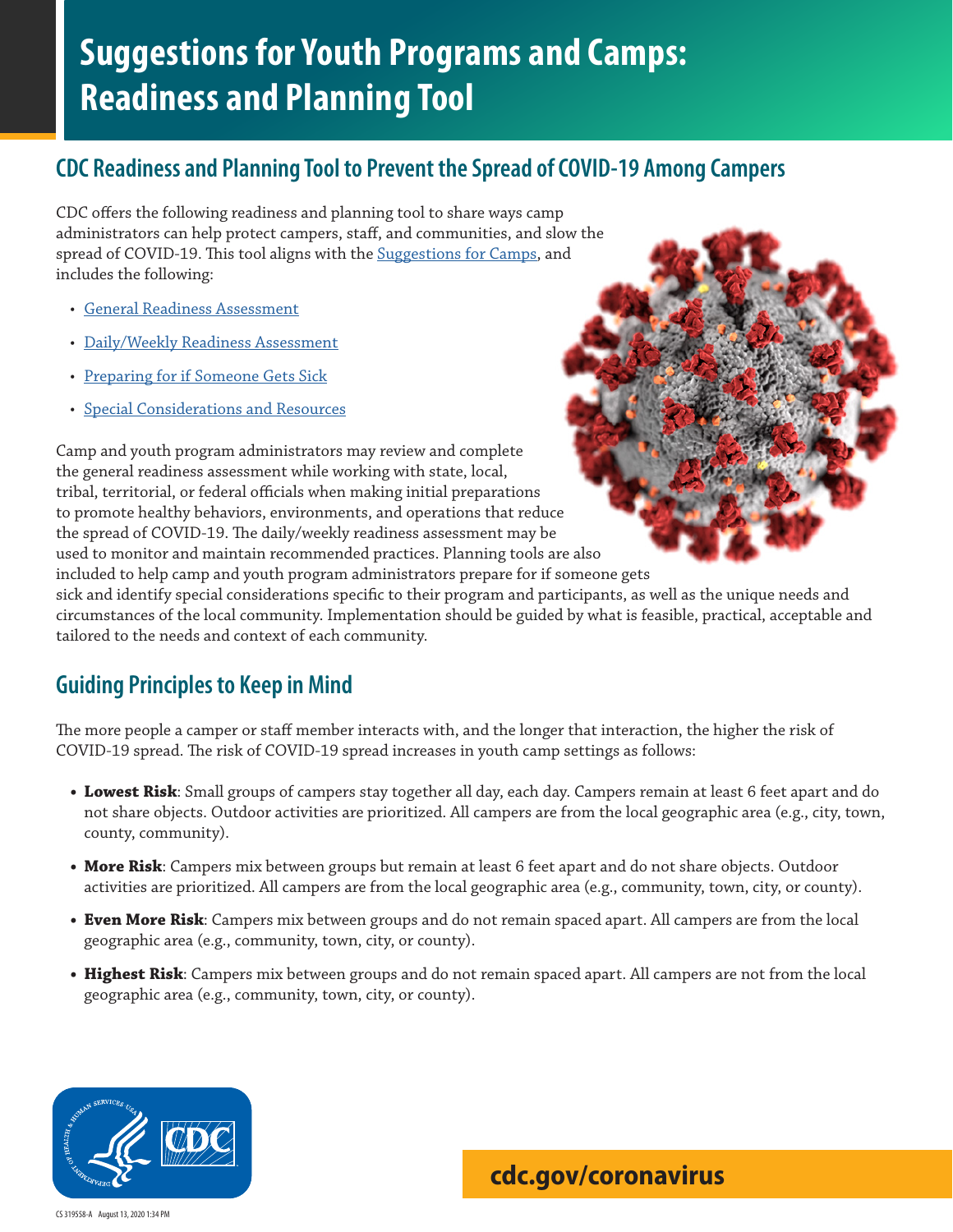### <span id="page-1-0"></span>Suggestions for Youth Programs and Camps: **General Readiness Assessment**

Use the following tool when making initial preparations to promote healthy behaviors, environments, and operations that reduce the spread of COVID-19.

|                  | <b>Policies and Procedures</b>                                                                                                                                                                                         | <b>Facilities and Supplies</b>                                                                                                                           |                         | <b>Education and Training</b>                                                                                                                                           |  |
|------------------|------------------------------------------------------------------------------------------------------------------------------------------------------------------------------------------------------------------------|----------------------------------------------------------------------------------------------------------------------------------------------------------|-------------------------|-------------------------------------------------------------------------------------------------------------------------------------------------------------------------|--|
| Point Person(s): |                                                                                                                                                                                                                        | Point Person(s): $\_$                                                                                                                                    | <b>Point Person(s):</b> |                                                                                                                                                                         |  |
|                  | Review relevant local/state regulatory agency<br>policies and orders, such as those related to events,<br>gatherings, and travel.                                                                                      | Obtain supplies including:<br>soap                                                                                                                       |                         | Educate staff, campers, and their families<br>about when they should stay home if they have<br>COVID-19 symptoms, have been diagnosed                                   |  |
|                  | Designate a staff person responsible for responding to<br>COVID-19 concerns. Make sure other staff, parents,<br>and campers know how to contact this person.                                                           | hand sanitizer (at least 60% alcohol)<br>paper towels                                                                                                    |                         | with COVID-19, are waiting for test results, or<br>have been exposed to someone with symptoms<br>or a confirmed or suspected case, and when they<br>can return to camp. |  |
|                  | Develop policies that encourage sick staff members<br>to stay at home without fear of job loss or other<br>consequences and protect their privacy, particularly<br>for those with underlying medical conditions and at | tissues<br>cleaning and disinfection supplies<br>masks (as feasible)                                                                                     |                         | Educate staff on flexible work and leave<br>policies that encourage sick staff members to<br>stay at home without fear of job loss or other<br>consequences.            |  |
|                  | higher risk for severe illness.<br>Offer options for staff and campers at higher<br>risk for severe illness (e.g., telework or virtual<br>learning opportunities).                                                     | no-touch/foot pedal trash cans<br>no-touch soap/hand sanitizer dispensers                                                                                |                         | Make plans for teaching the importance of<br>handwashing with soap and water for at least<br>20 seconds.                                                                |  |
|                  | Offer flexible sick leave policies and practices.<br>Offer options for flexible worksites                                                                                                                              | disposable food service items                                                                                                                            |                         | Make plans for teaching the importance of<br>social distancing and staying with small groups,<br>if applicable.                                                         |  |
|                  | (e.g., telework) and flexible work hours<br>(e.g., staggered shifts).                                                                                                                                                  | Develop a schedule for increased routine cleaning<br>and disinfection in collaboration with maintenance<br>staff, including areas such as the following: |                         | Identify who should wear masks, and<br>communicate the importance of wearing them.<br>Masks should <b>not</b> be placed on:                                             |  |
|                  | Develop a plan to monitor absenteeism of campers<br>and staff, cross-train staff, and create a roster of<br>trained back-up staff.                                                                                     | buses or other transport vehicles<br>frequently touched surfaces (e.g., desks,<br>door handles, railings)                                                |                         | • Children younger than 2 years old<br>• Anyone who has trouble breathing or is                                                                                         |  |
|                  | Develop a plan to conduct daily health checks (e.g.,<br>temperature screening and/or symptom checking) of<br>staff and campers, as possible, and in accordance with<br>any applicable privacy laws and regulations.    | communal spaces (e.g., restrooms)<br>shared objects (e.g., gym equipment,<br>art supplies, games)                                                        |                         | unconscious.<br>• Anyone who is incapacitated or otherwise<br>unable to remove the mask without help.                                                                   |  |
|                  | Develop a plan for campers to stay in small groups<br>with dedicated staff and remain with the same group<br>throughout the day, every day.                                                                            | other:                                                                                                                                                   |                         | Provide information on proper use, removal,<br>and washing of masks.<br>Train staff on all safety protocols.                                                            |  |
|                  |                                                                                                                                                                                                                        |                                                                                                                                                          |                         |                                                                                                                                                                         |  |

• Conduct training virtually or maintain [social distancing](https://www.cdc.gov/coronavirus/2019-ncov/prevent-getting-sick/social-distancing.html) during training.

Other: \_\_\_\_\_\_\_\_\_\_\_\_\_\_\_\_\_\_\_\_\_\_\_\_\_\_\_\_\_\_\_\_\_

 $\Box$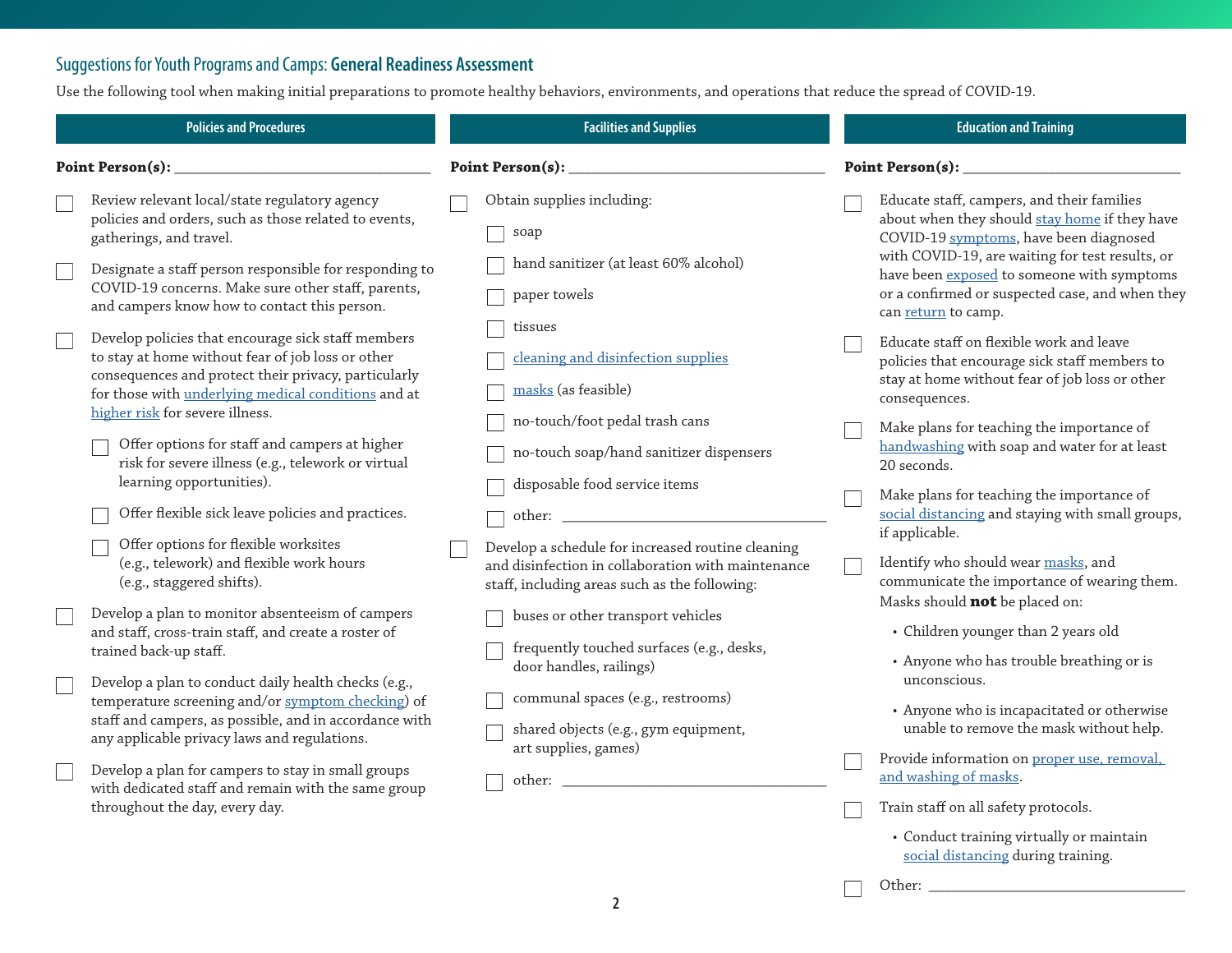Suggestions for Youth Programs and Camps: **General Readiness Assessment**  *(continued from previous page)*

| <b>Policies and Procedures</b> |                                                                                                                                                            |  | <b>Facilities and Supplies</b>                                                                                                                                                          |
|--------------------------------|------------------------------------------------------------------------------------------------------------------------------------------------------------|--|-----------------------------------------------------------------------------------------------------------------------------------------------------------------------------------------|
|                                | Develop a plan for campers to bring their own meals<br>or for serving individually plated meals, if possible.                                              |  | Close shared spaces or develop a plan for staggered<br>use and cleaning and disinfecting.                                                                                               |
|                                | Consider staggering mealtimes or having campers eat<br>in separate areas or with their small group instead of<br>in a communal space.                      |  | Develop a plan for regular cleaning and disinfecting of<br>buses or other transport vehicles, see guidance for bus<br>transit administrators.                                           |
|                                | Develop protocols to limit contact between small<br>groups and with other campers' guardians (e.g.,<br>staggered arrival and drop-off times or locations). |  | Develop a protocol to ensure safe and correct use<br>and storage of cleaners and disinfectants, including<br>storing products securely away from children.                              |
|                                | Develop a plan for if someone gets sick or shows<br>symptoms of COVID-19.<br>Other: _                                                                      |  | Ensure ventilation systems operate properly. If using<br>fans, make sure they do not blow from one person<br>onto another.                                                              |
|                                |                                                                                                                                                            |  | Ensure all water systems and features are safe to use<br>after a prolonged facility shutdown.                                                                                           |
|                                |                                                                                                                                                            |  | Follow CDC's considerations for Pools, Hot Tubs, and<br><b>Water Playgrounds During COVID-19.</b>                                                                                       |
|                                |                                                                                                                                                            |  | Install physical barriers, such as sneeze guards and<br>partitions, in areas where it is difficult for individuals<br>to remain at least 6 feet apart (e.g., reception desks).          |
|                                |                                                                                                                                                            |  | Provide physical guides, such as tape on floors and<br>signs on walls, to promote social distancing.                                                                                    |
|                                |                                                                                                                                                            |  | Space seating at least 6 feet apart.                                                                                                                                                    |
|                                |                                                                                                                                                            |  | Develop protocol to increase circulation of outdoor air<br>as much as possible (e.g., opening windows and doors<br>when it is safe to do so).                                           |
|                                |                                                                                                                                                            |  | Develop protocol to monitor and ensure adequate<br>supplies to minimize sharing of materials, or limit<br>use to one group of campers at a time, and clean and<br>disinfect between use |
|                                |                                                                                                                                                            |  | Encourage organizations that share the camp facilities<br>to follow these considerations.                                                                                               |
|                                |                                                                                                                                                            |  | Other:                                                                                                                                                                                  |

**3**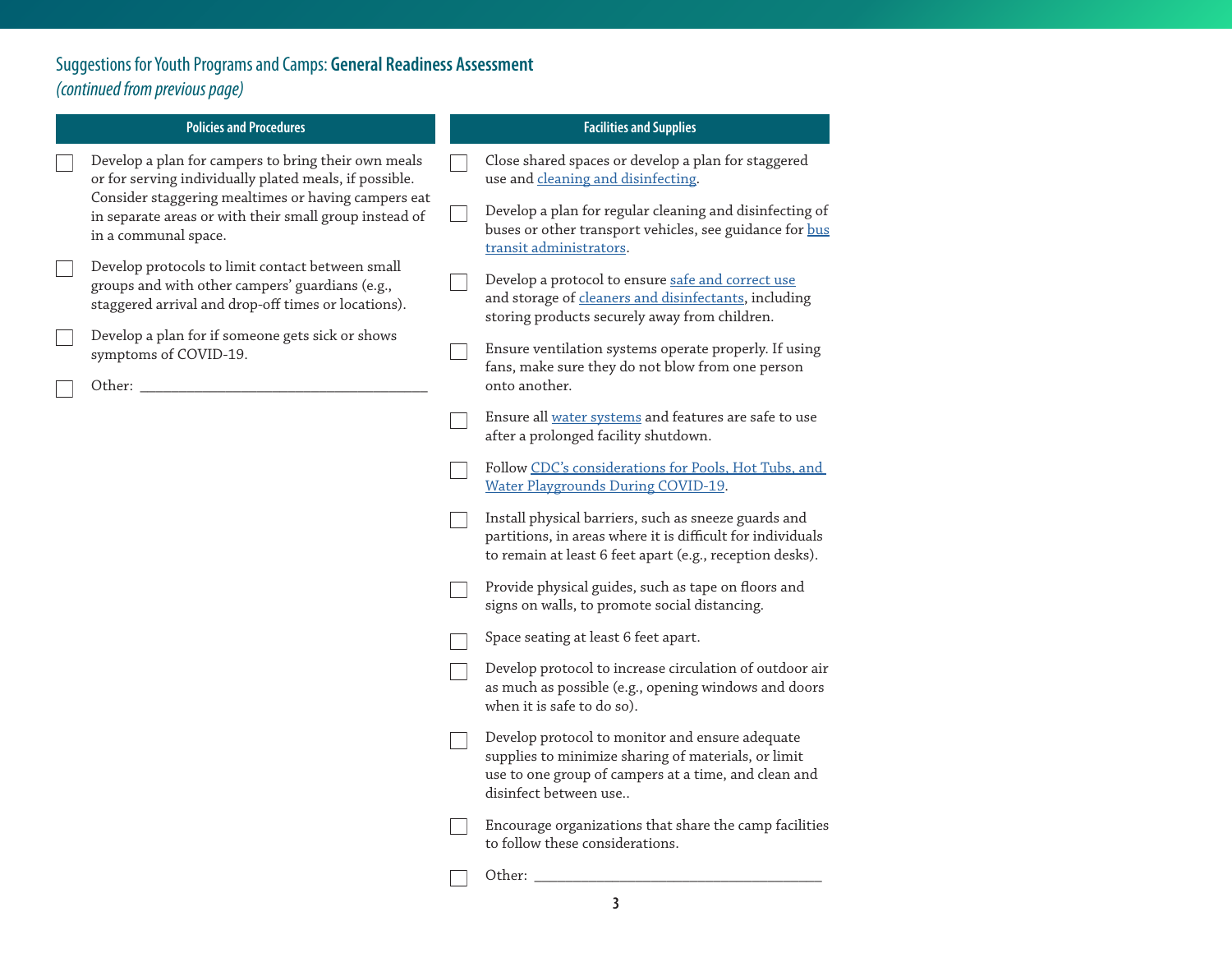# Suggestions for Youth Programs and Camps: **General Readiness Assessment**

Use the following tool when making initial preparations to promote healthy behaviors, environments, and operations that reduce the spread of COVID-19.

|                         | <b>Communication and Messaging</b>                                                                                                                                         | <b>Gatherings, Visitors, and Events</b>                                                                                                                                                                                                             |  | <b>Action Planning-Notes and Next Steps</b>                                                               |
|-------------------------|----------------------------------------------------------------------------------------------------------------------------------------------------------------------------|-----------------------------------------------------------------------------------------------------------------------------------------------------------------------------------------------------------------------------------------------------|--|-----------------------------------------------------------------------------------------------------------|
| Point Person(s): $_{-}$ |                                                                                                                                                                            | Point Person(s): $\_\_$                                                                                                                                                                                                                             |  |                                                                                                           |
|                         | Post signs in highly visible locations to promote everyday<br>protective measures and describe how to stop the spread<br>of germs:                                         | Review local/state regulatory agency policies<br>related to group gatherings to determine if events<br>can be held.                                                                                                                                 |  | Use this space to note any required resources and<br>next steps, or potential barriers and opportunities: |
|                         | entrances<br>dining areas<br>restrooms                                                                                                                                     | Limit group events, gatherings, or meetings<br>where social distancing of at least 6 feet between<br>people cannot be maintained.                                                                                                                   |  |                                                                                                           |
|                         | other<br>Develop plans to include messages (e.g., videos) about<br>behaviors that prevent spread of COVID-19 when<br>communicating with staff and families on:<br>websites | Limit nonessential visitors, volunteers,<br>and activities involving external groups or<br>organizations as much as possible-especially<br>with individuals who are not from the local<br>geographic area (e.g., community, town,<br>city, county). |  |                                                                                                           |
|                         | email<br>social media accounts                                                                                                                                             | Avoid activities and events such as field trips and<br>special performances where it may be difficult to<br>maintain social distancing.                                                                                                             |  |                                                                                                           |
|                         | Consider posting signs for the national distress hotline:<br>1-800-985-5990, or text TalkWithUs to 66746.<br>Notify all camp staff and families of who to contact for      | If offering sporting activities, follow<br>considerations to minimize transmission of<br>COVID-19 to players, families, coaches, and<br>communities.                                                                                                |  |                                                                                                           |
|                         | questions and concerns related to COVID-19.<br>Other:                                                                                                                      | Prioritize outdoor activities where social<br>distancing can be maintained as much as possible.                                                                                                                                                     |  |                                                                                                           |
|                         |                                                                                                                                                                            | If food is offered at any event, make plans to<br>ensure pre-packaged boxes or bags for each<br>attendee and use of disposable food service items.<br>Provide hand sanitizer or wipes if handwashing is<br>not available.                           |  |                                                                                                           |
|                         |                                                                                                                                                                            | Other:                                                                                                                                                                                                                                              |  |                                                                                                           |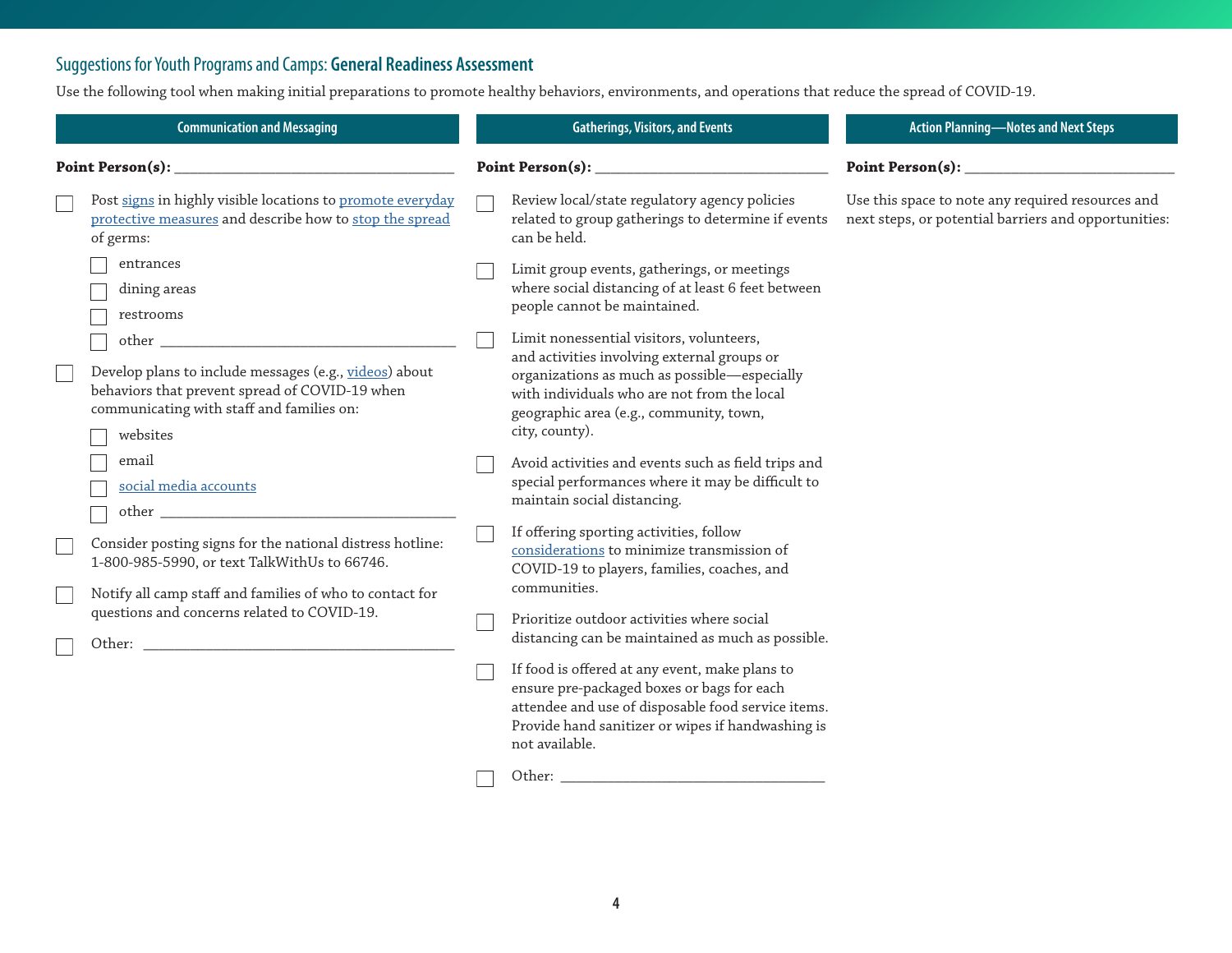### <span id="page-4-0"></span>Suggestions for Youth Programs and Camps: **Daily/Weekly Readiness Assessment**

Use the following tool to monitor and maintain healthy behaviors, environments, and operations that reduce the spread of COVID-19.

| Point Person(s):<br>Point Person(s): $\_$<br>Monitor and restock supplies including:<br>Maintain regular contact with local health<br>Educate staff, campers, and their families<br>authorities and review relevant local/state<br>about when they should stay home if they<br>soap<br>become sick with COVID-19 symptoms, test<br>regulatory agency policies and orders for updates.<br>positive for COVID-19, or have been exposed<br>hand sanitizer (at least 60% alcohol)<br>Ensure a staff person (e.g., camp nurse or<br>to someone with symptoms or a confirmed<br>healthcare provider) is responsible for responding<br>or suspected case, and when they can return<br>paper towels<br>to COVID-19 concerns is assigned.<br>to camp.<br>tissues<br>Monitor absenteeism of campers and staff.<br>Educate staff on flexible work and leave<br>cleaning and disinfection supplies<br>policies that encourage sick staff members<br>Ensure roster of trained back-up staff is updated.<br>to stay at home without fear of job loss or<br>masks (as feasible)<br>other consequences.<br>Conduct daily health checks (e.g., temperature<br>screening and/or symptom checking) of staff and<br>no-touch/foot pedal trash cans<br>Reinforce and monitor handwashing with<br>campers, as possible, and in accordance with any<br>soap and water for at least 20 seconds.<br>no-touch soap/hand sanitizer dispensers<br>applicable privacy laws and regulations.<br>Encourage covering coughs and sneezes with a<br>disposable food service items<br>Ensure options for flexible worksites (e.g., |  |  |  |
|-------------------------------------------------------------------------------------------------------------------------------------------------------------------------------------------------------------------------------------------------------------------------------------------------------------------------------------------------------------------------------------------------------------------------------------------------------------------------------------------------------------------------------------------------------------------------------------------------------------------------------------------------------------------------------------------------------------------------------------------------------------------------------------------------------------------------------------------------------------------------------------------------------------------------------------------------------------------------------------------------------------------------------------------------------------------------------------------------------------------------------------------------------------------------------------------------------------------------------------------------------------------------------------------------------------------------------------------------------------------------------------------------------------------------------------------------------------------------------------------------------------------------------------------------------------------------------------------------|--|--|--|
|                                                                                                                                                                                                                                                                                                                                                                                                                                                                                                                                                                                                                                                                                                                                                                                                                                                                                                                                                                                                                                                                                                                                                                                                                                                                                                                                                                                                                                                                                                                                                                                                 |  |  |  |
|                                                                                                                                                                                                                                                                                                                                                                                                                                                                                                                                                                                                                                                                                                                                                                                                                                                                                                                                                                                                                                                                                                                                                                                                                                                                                                                                                                                                                                                                                                                                                                                                 |  |  |  |
|                                                                                                                                                                                                                                                                                                                                                                                                                                                                                                                                                                                                                                                                                                                                                                                                                                                                                                                                                                                                                                                                                                                                                                                                                                                                                                                                                                                                                                                                                                                                                                                                 |  |  |  |
|                                                                                                                                                                                                                                                                                                                                                                                                                                                                                                                                                                                                                                                                                                                                                                                                                                                                                                                                                                                                                                                                                                                                                                                                                                                                                                                                                                                                                                                                                                                                                                                                 |  |  |  |
|                                                                                                                                                                                                                                                                                                                                                                                                                                                                                                                                                                                                                                                                                                                                                                                                                                                                                                                                                                                                                                                                                                                                                                                                                                                                                                                                                                                                                                                                                                                                                                                                 |  |  |  |
| tissue, and then washing hands with soap and<br>telework) and flexible work hours (e.g., staggered<br>water for at least 20 seconds.<br>shifts) are available and used when needed.                                                                                                                                                                                                                                                                                                                                                                                                                                                                                                                                                                                                                                                                                                                                                                                                                                                                                                                                                                                                                                                                                                                                                                                                                                                                                                                                                                                                             |  |  |  |
| Encourage social distancing and staying with<br>Monitor adherence to the schedule for increased,<br>Ensure campers are kept together in small groups<br>small groups, if applicable.<br>routine cleaning and disinfection of:<br>with dedicated staff and remain with the same<br>Reinforce the use of masks. Masks should not<br>group throughout the day, every day.<br>buses or other transport vehicles                                                                                                                                                                                                                                                                                                                                                                                                                                                                                                                                                                                                                                                                                                                                                                                                                                                                                                                                                                                                                                                                                                                                                                                     |  |  |  |
| be placed on:<br>Adhere to and review protocols to limit<br>frequently touched surfaces<br>• Children younger than 2 years old<br>contact between small groups and with other<br>communal spaces<br>• Anyone who has trouble breathing or is<br>campers' guardians.                                                                                                                                                                                                                                                                                                                                                                                                                                                                                                                                                                                                                                                                                                                                                                                                                                                                                                                                                                                                                                                                                                                                                                                                                                                                                                                             |  |  |  |
| unconscious<br>shared objects<br>Ensure small groups maintain a physical distance<br>• Anyone who is incapacitated or otherwise<br>of at least 6 feet to avoid mixing between groups,<br>unable to remove the mask without help.<br>if possible.                                                                                                                                                                                                                                                                                                                                                                                                                                                                                                                                                                                                                                                                                                                                                                                                                                                                                                                                                                                                                                                                                                                                                                                                                                                                                                                                                |  |  |  |
| Monitor availability and use of gloves when removing<br>Provide information on proper use, removal,<br>Ensure campers eat in separate areas or with their<br>garbage bags or handling and disposing of trash.<br>and washing of masks.<br>small group.                                                                                                                                                                                                                                                                                                                                                                                                                                                                                                                                                                                                                                                                                                                                                                                                                                                                                                                                                                                                                                                                                                                                                                                                                                                                                                                                          |  |  |  |
| Train staff on all safety protocols.<br>Monitor safe and correct use and storage of cleaners<br>Ensure each camper's belongings are separated<br>and disinfectants, including storing products securely<br>• Conduct training virtually or maintain<br>from others' and in individually labeled containers,<br>away from children.<br>social distancing during training.<br>cubbies, or designated areas.<br>Other: _________________                                                                                                                                                                                                                                                                                                                                                                                                                                                                                                                                                                                                                                                                                                                                                                                                                                                                                                                                                                                                                                                                                                                                                           |  |  |  |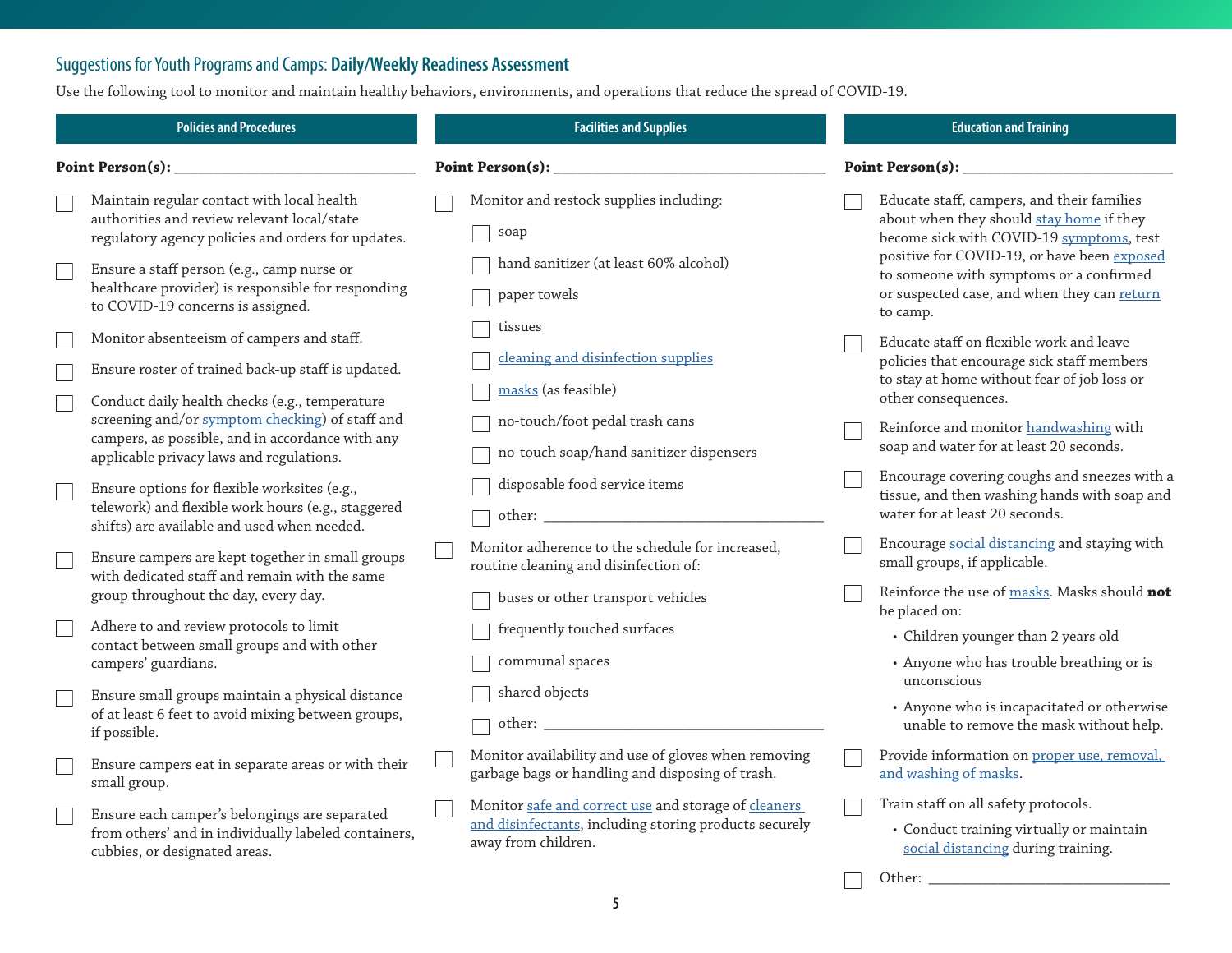## Considerations for Schools: **Daily/Weekly Readiness Assessment**  *(continued from previous page)*

| <b>Policies and Procedures</b>                                                                                                            | <b>Facilities and Supplies</b>                                                                                                                   |
|-------------------------------------------------------------------------------------------------------------------------------------------|--------------------------------------------------------------------------------------------------------------------------------------------------|
| Ensure limited sharing of electronic devices, toys,<br>books, and other games or learning aids, and clean<br>and disinfect between users. | Ensure that there is adequate ventilation when cleaners<br>and disinfectants are used to prevent children or staff<br>from inhaling toxic fumes. |
| During naptime, assign mats to individual                                                                                                 | Ensure ventilation systems operate properly.                                                                                                     |
| children, sanitize mats before and after use, and<br>space them out as much as possible.                                                  | Ensure seating is spaced at least 6 feet apart.                                                                                                  |
| • Position campers head-to-toe to ensure<br>distance between their faces.                                                                 | In transport vehicles, ensure one child per row, skipping<br>rows when possible.                                                                 |
| Other: _                                                                                                                                  | For communal spaces, ensure staggered use, and<br>cleaning and disinfecting frequently touched surfaces<br>and shared objects between users.     |
|                                                                                                                                           | Increase circulation of outdoor air as much as possible<br>(e.g., opening windows and doors when it is safe to<br>do so).                        |
|                                                                                                                                           | Ensure adequate supplies to minimize sharing of high-<br>touch materials, and monitor cleaning and disinfecting<br>between use                   |
|                                                                                                                                           | Other:                                                                                                                                           |
|                                                                                                                                           |                                                                                                                                                  |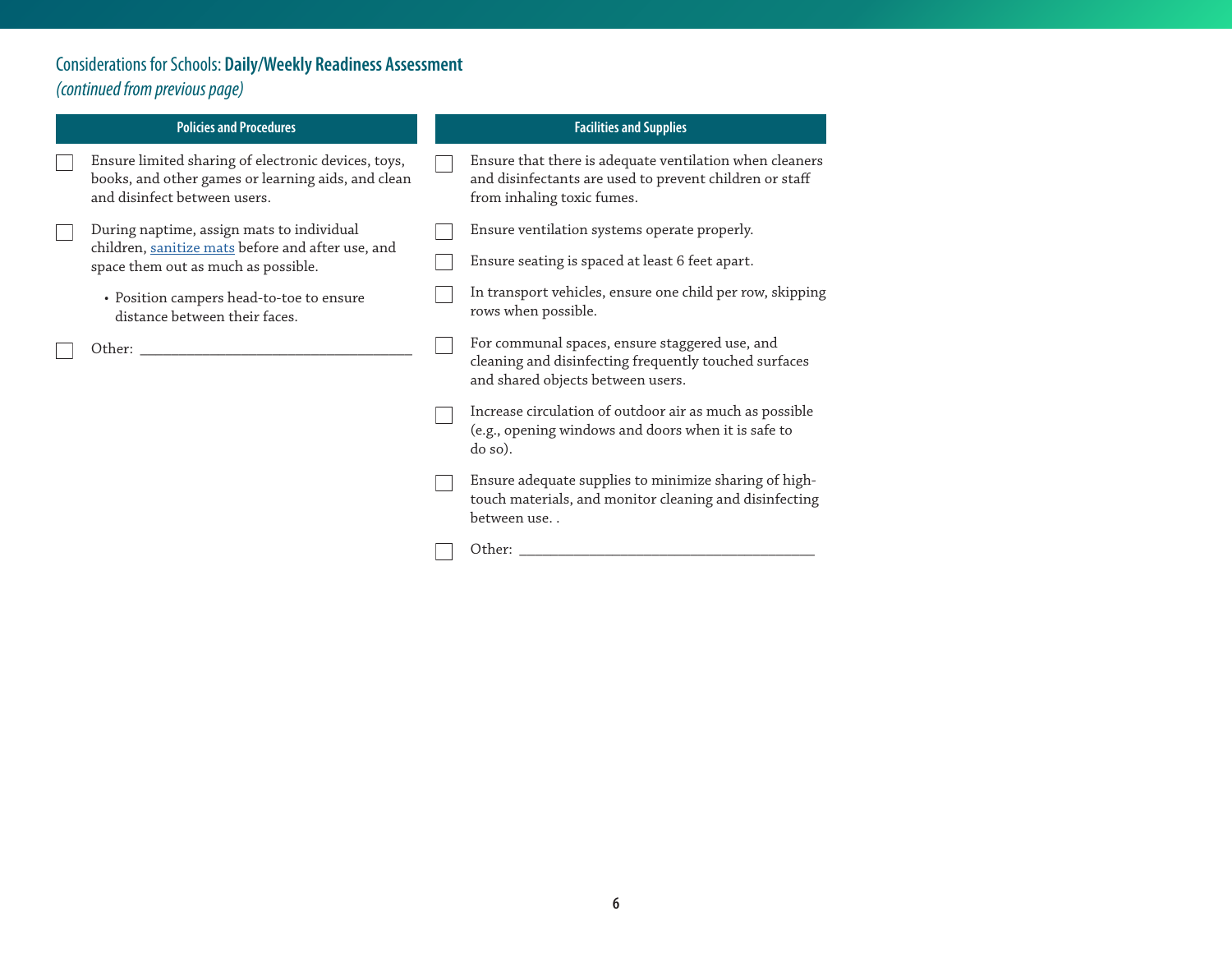### Suggestions for Youth Programs and Camps: **Daily/Weekly Readiness Assessment**

Use the following tool to monitor and maintain healthy behaviors, environments, and operations that reduce the spread of COVID-19.

| <b>Communication and Messaging</b>                                                                                                                                                                                                                                                                                                                                                                                                                                | <b>Gatherings, Visitors, and Events</b>                                                                                                                                                                                                                                                                                                                                                                                                                                                                                                                      |  |                                                                                                                                                                                                                                                                                                                                                                                                                                                                                                                                                                                                                                                                                                                     |  |  |
|-------------------------------------------------------------------------------------------------------------------------------------------------------------------------------------------------------------------------------------------------------------------------------------------------------------------------------------------------------------------------------------------------------------------------------------------------------------------|--------------------------------------------------------------------------------------------------------------------------------------------------------------------------------------------------------------------------------------------------------------------------------------------------------------------------------------------------------------------------------------------------------------------------------------------------------------------------------------------------------------------------------------------------------------|--|---------------------------------------------------------------------------------------------------------------------------------------------------------------------------------------------------------------------------------------------------------------------------------------------------------------------------------------------------------------------------------------------------------------------------------------------------------------------------------------------------------------------------------------------------------------------------------------------------------------------------------------------------------------------------------------------------------------------|--|--|
|                                                                                                                                                                                                                                                                                                                                                                                                                                                                   |                                                                                                                                                                                                                                                                                                                                                                                                                                                                                                                                                              |  |                                                                                                                                                                                                                                                                                                                                                                                                                                                                                                                                                                                                                                                                                                                     |  |  |
| Continue to post or update signs in highly<br>visible locations to promote everyday<br>protective measures and describe how to stop<br>the spread of germs. Signage locations include:<br>entrances<br>dining areas<br>restrooms<br>other<br>Continue to provide or update messages (e.g.,<br>videos) about behaviors that prevent spread<br>of COVID-19 when communicating with staff<br>and families on:<br>websites<br>email<br>social media accounts<br>other | Ensure all staff and families know which<br>staff person is responsible for responding to<br>COVID-19 concerns and how to contact them.<br>Encourage staff and campers to take breaks<br>from watching, reading, or listening to<br>news stories about COVID-19, including<br>social media if they are feeling overwhelmed<br>or distressed.<br>Promote healthy eating, exercising, getting<br>sleep, and finding time to unwind.<br>Encourage staff members and campers to talk<br>with people they trust about their concerns<br>and how they are feeling. |  | Continue to encourage social distancing of at least<br>6 feet between people at group events, gatherings, or<br>meetings, including outdoor activities.<br>Continue to restrict nonessential visitors, volunteers,<br>and activities involving external groups or<br>organizations-especially those who are not from<br>the local geographic area (e.g., community, town,<br>city, country).<br>Continue to avoid activities and events such as field<br>trips and special performances.<br>Continue to follow considerations for campers and<br>staff participating in sporting activities.<br>Continue to offer pre-packaged boxed or bagged<br>meals for each attendee and use disposable food<br>service items. |  |  |
|                                                                                                                                                                                                                                                                                                                                                                                                                                                                   | <b>Action Planning-Notes and Next Steps</b>                                                                                                                                                                                                                                                                                                                                                                                                                                                                                                                  |  |                                                                                                                                                                                                                                                                                                                                                                                                                                                                                                                                                                                                                                                                                                                     |  |  |

**Point Person(s): \_\_\_\_\_\_\_\_\_\_\_\_\_\_\_\_\_\_\_\_\_\_\_\_\_\_\_\_\_\_\_\_\_**

Use this space to note any required resources and next steps, or potential barriers and opportunities: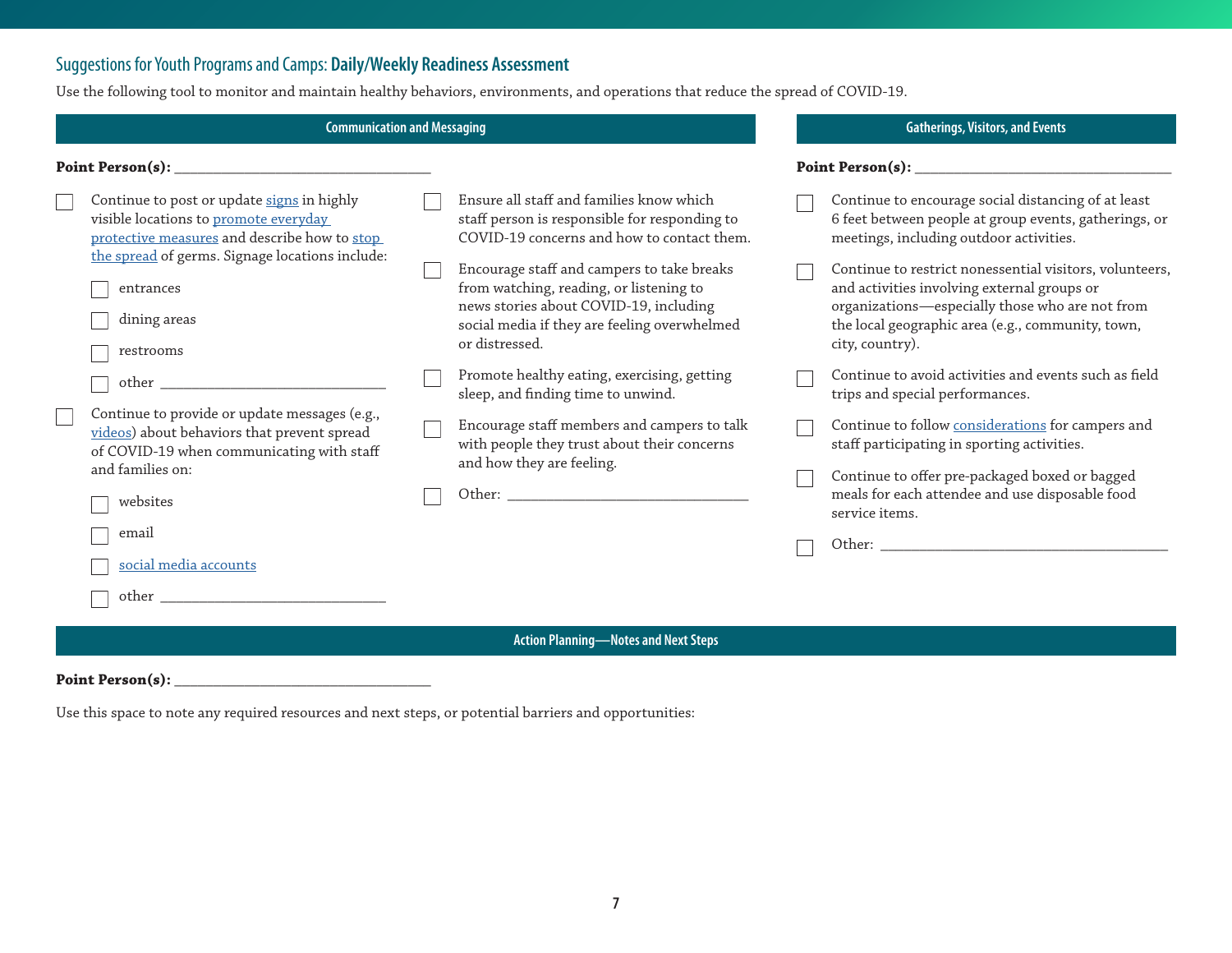# <span id="page-7-0"></span>Suggestions for Youth Programs and Camps: **Preparing for if Someone Gets Sick**

Use the following tool when making initial preparations for if someone gets sick with COVID-19.

|                  | <b>Before Someone Gets Sick</b>                                                                                                                                                                                                                                                   |                  | <b>When Someone Gets Sick</b>                                                                                                                                                                                         |  | <b>After Someone Gets Sick</b>                                                                                                                                                                                                                                                                      |  |  |
|------------------|-----------------------------------------------------------------------------------------------------------------------------------------------------------------------------------------------------------------------------------------------------------------------------------|------------------|-----------------------------------------------------------------------------------------------------------------------------------------------------------------------------------------------------------------------|--|-----------------------------------------------------------------------------------------------------------------------------------------------------------------------------------------------------------------------------------------------------------------------------------------------------|--|--|
| Point Person(s): |                                                                                                                                                                                                                                                                                   | Point Person(s): |                                                                                                                                                                                                                       |  | <b>Point Person(s):</b>                                                                                                                                                                                                                                                                             |  |  |
|                  | Make sure staff and families know they should<br>not come to camp, and that they should notify<br>camp officials if they become sick with COVID-19<br>symptoms, test positive for COVID-19, or have<br>been exposed to someone with symptoms or a<br>confirmed or suspected case. |                  | Immediately separate individuals with<br>COVID-19 symptoms.<br>Care for sick individuals following CDC guidance<br>for caring for yourself or others who are sick.<br>If necessary, transport sick individual(s) to a |  | In accordance with state and local laws and<br>regulations, notify local health officials, staff, and<br>families of cases of COVID-19 while maintaining<br>confidentiality in accordance with the Americans<br>with Disabilities Act (ADA).<br>Notify individuals of closures and restrictions put |  |  |
|                  | Develop systems to:                                                                                                                                                                                                                                                               |                  | healthcare facility, depending on how severe their<br>symptoms are.                                                                                                                                                   |  | in place due to COVID-19 exposure.                                                                                                                                                                                                                                                                  |  |  |
|                  | Have individuals self-report to the<br>administrators if they have symptoms of<br>COVID-19, a positive test for COVID-19, or<br>were exposed to someone with COVID-19                                                                                                             |                  | If calling an ambulance or bringing someone to<br>the hospital, try to call first to alert them that the<br>person may have COVID-19.                                                                                 |  | Advise those who have had close contact with a<br>person diagnosed with COVID-19 to stay home,<br>self-monitor for symptoms, and follow CDC<br>guidance if symptoms develop.                                                                                                                        |  |  |
|                  | within the last 14 days.<br>Notify individuals of closures and restrictions<br>put in place to slow the spread of COVID-19.                                                                                                                                                       |                  | Close off areas used by a sick person and do not<br>use these areas until after cleaning and disinfecting<br>them (for outdoor areas, this includes surfaces or<br>shared objects in the area, if applicable).        |  | Wait at least 24 hours before cleaning and<br>disinfecting. If 24 hours is not feasible, wait as long<br>as possible. Ensure safe and correct use and storage<br>of cleaning and disinfection products, including                                                                                   |  |  |
|                  | Develop policies for returning to camp after<br>COVID-19 illness. CDC's criteria to discontinue                                                                                                                                                                                   |                  |                                                                                                                                                                                                                       |  | storing them securely away from children.                                                                                                                                                                                                                                                           |  |  |
|                  | home isolation and quarantine can inform<br>these policies.                                                                                                                                                                                                                       |                  |                                                                                                                                                                                                                       |  | Other: We have a state of the state of the state of the state of the state of the state of the state of the state of the state of the state of the state of the state of the state of the state of the state of the state of t                                                                      |  |  |
|                  | Identify an isolation room or area to separate<br>anyone who has COVID-19 symptoms or who has<br>tested positive but does not have symptoms.                                                                                                                                      |                  | <b>Notes and Next Steps</b>                                                                                                                                                                                           |  |                                                                                                                                                                                                                                                                                                     |  |  |
|                  | If a person becomes sick and needs to be<br>transported, establish procedures to ensure<br>safe transporting.                                                                                                                                                                     |                  |                                                                                                                                                                                                                       |  |                                                                                                                                                                                                                                                                                                     |  |  |
|                  | Develop a plan to support staff, campers, and<br>families experiencing trauma or challenges related<br>to COVID-19.                                                                                                                                                               |                  |                                                                                                                                                                                                                       |  |                                                                                                                                                                                                                                                                                                     |  |  |
|                  | Other:                                                                                                                                                                                                                                                                            |                  |                                                                                                                                                                                                                       |  |                                                                                                                                                                                                                                                                                                     |  |  |